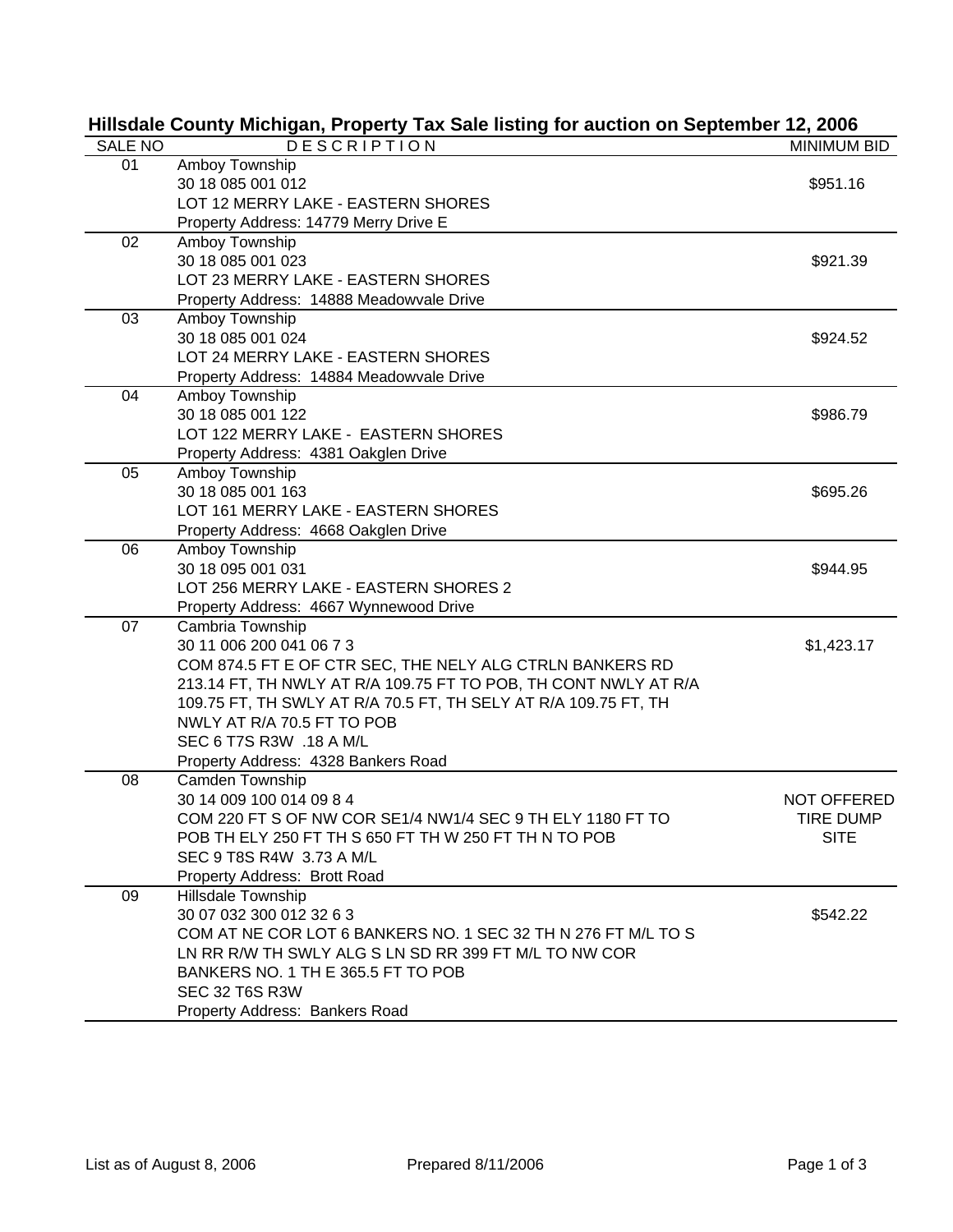## **Hillsdale County Michigan, Property Tax Sale listing for auction on September 12, 2006**

| 10 | Hillsdale Township                                               |                    |
|----|------------------------------------------------------------------|--------------------|
|    | 30 07 032 300 014 32 6 3                                         | \$1,789.88         |
|    | PCL IN SW1/4 BEG AT PT 531.5 FT E & 40 FT N OF NW COR BANKERS    |                    |
|    | SUB TH E 100.5 FT TH N 400 FT M/L TO SLY BNDY NYCRR R/W TH       |                    |
|    | SWLY ALG SLY LN SD R/W TO PT DIRECTLY N POB TH S 199 FT TH E     |                    |
|    | 15.5 FT TH S 100 FT TH W 15.5 FT TH S 24 FT TO POB               |                    |
|    | SEC 32 T6S R3W                                                   |                    |
|    | Property Address: 3664 Bankers Road                              |                    |
| 11 | Hillsdale Township                                               |                    |
|    | 30 07 032 300 016 32 6 3                                         | \$641.46           |
|    | ALL THAT PRT OF FOLLOWING LY N OF LOTS COM SW COR LOT 8          |                    |
|    | BANKERS NO.1 TH E 66 FT TH N APPROX 563 FT TO S LN RR R/W TH     |                    |
|    | SWLY ALG S LN RR TO A PT 166 FT W OF E LN TH S TO A PT 300 FT N  |                    |
|    | OF SW COR LOT 7 TH E 33 FT TH S 300 FT TO A PT 33 FT E OF SW COR |                    |
|    | LOT 7 TH E 67 FT TO POB EXC COM 531.5 E OF NW COR BANKERS NO 1   |                    |
|    | TH N 40 FT TH E 100.5 FT TH N 400 FT M/L TO SLY BNDY RR R/W TH   |                    |
|    | SWLY ALG SLY LN SD R/W TO PT DUE N OF POB TH S 199 FT TH E       |                    |
|    | 15.5 FT TH S 100 FT TH W 15.5 FT TH S 24 FT TO POB               |                    |
|    | SEC 32 T6S R3W 1.42 A M/L                                        |                    |
|    | Property Address: 3686 Bankers Road                              |                    |
| 12 | <b>Hillsdale Township</b>                                        |                    |
|    | 30 07 150 001 008                                                | \$654.73           |
|    | E 67 FT LOT 7 BANKERS NO.1                                       |                    |
|    | Property Address: Bankers Road                                   |                    |
| 13 | Hillsdale Township                                               |                    |
|    | 30 07 150 001 009                                                | \$700.68           |
|    | LOT 8 EXC E 34 FT BANKERS NO.1                                   |                    |
|    | Property Address: Bankers Rd                                     |                    |
| 14 | Jefferson Township                                               |                    |
|    | 30 12 014 300 001 14 7 2                                         | <b>NOT OFFERED</b> |
|    | N1/2 SW1/4 W OF TRIPP RD                                         | DNR BOUGHT         |
|    | SEC 14 T7S R2W 1.33 A                                            | <b>PROPERTY</b>    |
|    | Property Address: 4501 S Tripp Road                              |                    |
| 15 | Jefferson Township                                               |                    |
|    | 30 12 085 001 058                                                | \$598.20           |
|    | AN IRREGULAR SHAPED PARCEL OF LAND ON NLY SIDE OF LT 23          |                    |
|    | BORDERED BY PRIVATE WALK AND LTS 49 & 48 OF OAK HAVEN            |                    |
|    | RESORT AND THE EXTENSION OF THE NELY IN BETWEEN LTS 47 & 48      |                    |
|    | OF OAK HAVEN RESORT TO PRIVATE WALK ADJACENT TO LOT 23 OF        |                    |
|    | OAK HAVEN #2                                                     |                    |
|    | Property Address: Forrest Drive                                  |                    |
| 16 | Reading Township                                                 |                    |
|    | 30 10 045 001 039                                                | \$4,935.87         |
|    | LOT 57 HY DA WA BEACH                                            |                    |
|    | Property Address: 4064 Beach Drive                               |                    |
| 17 | Somerset Township                                                |                    |
|    | 30 04 070 001 075                                                | \$922.83           |
|    | LOT 75 INDIAN HILLS SUB NO.1                                     |                    |
|    |                                                                  |                    |
|    | Property Address: 10599 Becker Drive                             |                    |